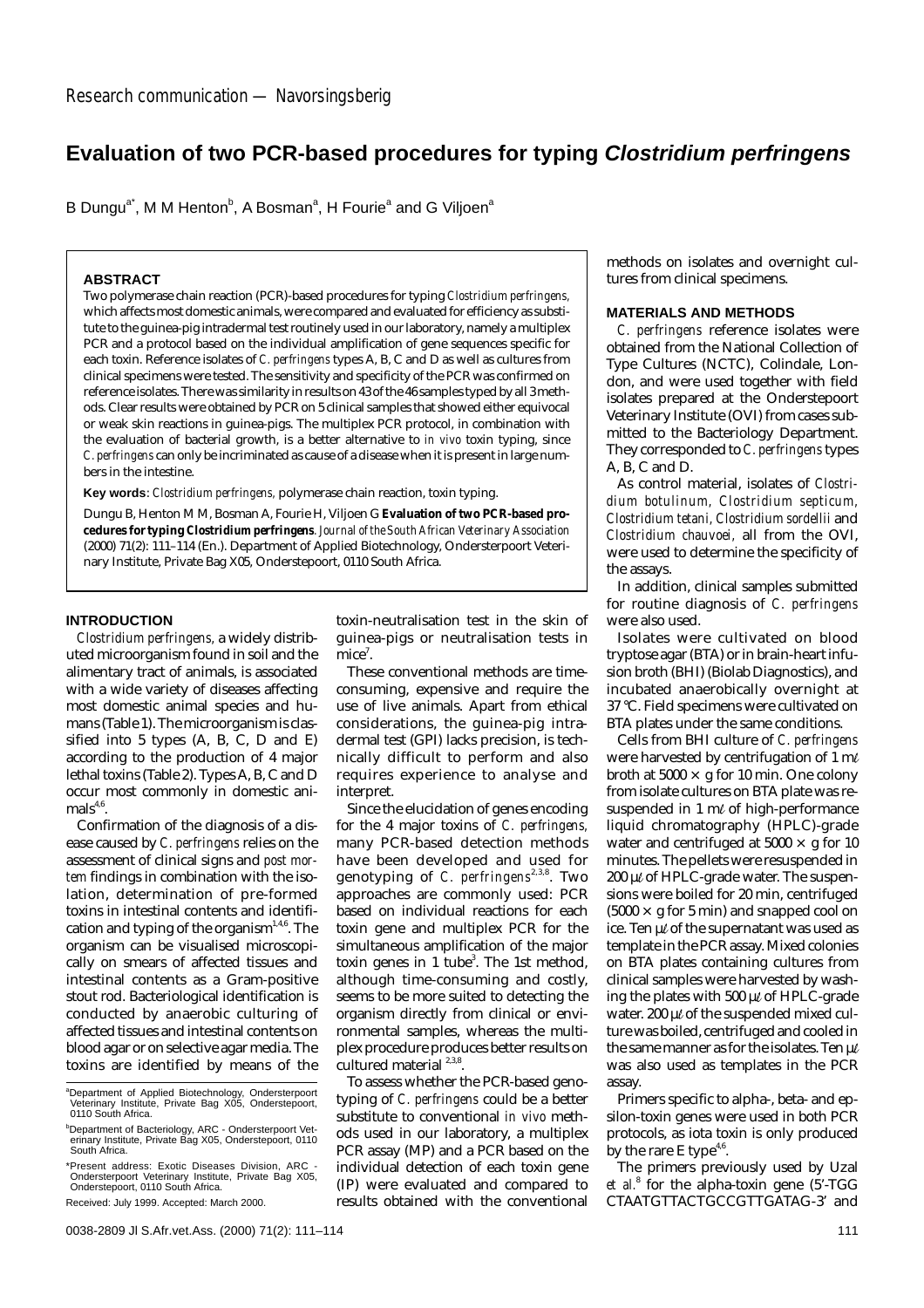|  |  | Table 1: Diseases associated with Clostridium perfringens in humans and animals. |  |  |  |  |  |  |  |
|--|--|----------------------------------------------------------------------------------|--|--|--|--|--|--|--|
|--|--|----------------------------------------------------------------------------------|--|--|--|--|--|--|--|

| C. perfringens type | <b>Description of disease</b>     | <b>Animal affected</b>                           |  |  |
|---------------------|-----------------------------------|--------------------------------------------------|--|--|
|                     | <b>Wound infection</b>            |                                                  |  |  |
| A                   | Gas gangrene, myonecrosis         | Humans and animals                               |  |  |
| A                   | False blackleg                    | Cattle                                           |  |  |
| A                   | Gangrenous mastitis               | Cattle                                           |  |  |
| Α                   | Post-abortion septicaemia         | <b>Humans</b>                                    |  |  |
|                     | Enterotoxaemia                    |                                                  |  |  |
| Α                   | Haemorrhagic/necrotic enteritis   | Lambs, sheep                                     |  |  |
| Α                   | Yellow lamb disease               | Lambs, calves                                    |  |  |
| Α                   | Enterotoxaemia                    | Lambs, calves, piglets, water buffalo, deer, elk |  |  |
| Α                   | Sudden death                      | Cattle                                           |  |  |
| A                   | Equine intestinal clostridiosis   | Horses                                           |  |  |
| Α                   | Enterotoxin food poisoning        | Humans and animals                               |  |  |
| В                   | Lamb dysentery                    | Lambs                                            |  |  |
| В                   | Haemorrhagic enteritis, dysentery | Foals, calves                                    |  |  |
| С                   | <b>Struck</b>                     | Sheep                                            |  |  |
| С                   | Haemorrhagic necrotic enteritis   | Lambs, calves, piglets, foals                    |  |  |
| С                   | Necrotic enteritis                | <b>Humans</b>                                    |  |  |
| D                   | Pulpy kidney disease              | Sheep, goats                                     |  |  |
|                     | (enterotoxaemia, overeating)      |                                                  |  |  |
| D                   | Enterotoxaemia                    | Cattle                                           |  |  |

5'-ATAATCCCAATCATCCCAACT ATG-3'), the beta-toxin gene (5'-AGGAG GTTTTTTTATGAAG-3' and 5'-TCTAAA TAGCTGTTACTTTGT-3') and epsilon-toxin gene (5'-TACTCATACTGTG GGAACTTCGATACAAGC-3' and 5'-CT CATCTCCCATAACTGCACTATAAT TTCC-3') were selected for the IP protocol. Ten  $u\ell$  of the templates from isolates were used with each set of primers (each to a final concentration of 0.8 µM), 250 µM of each dNTP, 10 mM Tris-HCl pH 8.8, 1.5 mM MgCl<sub>2</sub>, 50 mM KCl, 0.1 % Triton X-100 and 1 unit of *Taq* polymerase (Takara Biomedicals) in a 50  $\mu$  reaction volume.

Amplification was conducted under the following conditions: 2 min at 93 °C followed by 30 cycles of 30 sec at 93 °C, 30 sec at 48 °C and 30 sec at 72 °C for mixes with primers specific for the alpha- and epsilon-toxin genes. Reaction mixes containing primers for the beta gene were denatured for 2 min at 93 °C, followed by 30 cycles of 45 sec at 93 °C, 45 sec at 50 °C and 45 sec at 72 °C.

Primer sets for the alpha (5'-TACTC ATACTGTGGGAACTTCGATACAAGC-3' and 5'-CTCATCTCCCATAACTGCACT ATAATTTCC-3'), beta (5'-GCGAATAT GCTGAATCATCTA-3' and 5'-GCAGGA ACATTAGTATATCTTC-3') and epsilon (5'-GCGGTGATATCCATCTATTC-3' and 5'-CCACTTACTTGTCCTACTAAC-3') toxin genes were used together in a 50  $\mu\ell$ reaction volume for the MP protocol, under the conditions described by Meer *et al.*<sup>3</sup> .

All amplicons were visualised under UV illumination after being subjected to electrophoresis for 20 min in a 1.5 % agarose gel (Roche Molecular Biochemicals) with 0.5  $\mu q/m\ell$  of ethidium bromide.

Template DNA was extracted from *C. botulinum, C. septicum, C.tetani, C. sordelli* and *C. chauvoei* using the same protocol as for *C. perfringens.* The extracted DNA was used in PCR under the same conditions as for*C. perfringens* specimens to determine the specificity.

The GPI test was carried out according to the standard protocol<sup>7</sup>.

### **RESULTS**

Both PCR protocols yielded the expected amplification products when used on *C. perfringens*isolates (Figs 1, 2). For the MP, the products were of the following sizes: 324 bp for the alpha-toxin gene, 196 bp for the beta-toxin gene and 655 bp for the epsilon-toxin gene. For the IP

assay, the product sizes were 247 bp, 1025 bp and 403 bp for the alpha-, betaand epsilon-toxin genes, respectively. All reference isolates used in the evaluation yielded the expected amplicons.

Products of similar sizes to the reference isolates were obtained when the 2 PCR assays were used on cultures from clinical samples. The PCR results obtained were similar to those described earlier<sup>3,8</sup> and confirmed the good sensitivity and specificity of the PCR assays. PCR assays appear to be a suitable alternative typing method for *C. perfringens,* especially with regard to clinical samples.

Cultures from clinical samples were subjected to PCR after visual identification of *C. perfringens* colonies. They were also subjected to the GPI test. MP, IP and GPI tests results are summarised in Table 3. Except for 2 specimens with negative results, all samples yielded amplicons that could be characterised as corresponding to the alpha-, beta- or epsilontoxin genes, allowing the isolates to be typed as types A, B, C or D.

No product resulted from DNA templates prepared from the other clostridial species, confirming the specificity of the PCR assays.

#### **DISCUSSION**

Except for the 3 clinical samples with equivocal results on the GPI test, there was similarity in results of the 43 samples typed by the GPI-, the IP- and the MP-based procedures. Samples 41 and 45 gave weak positive results in the GPI test, but specific for type D. They were clearly typed as D by PCR. All samples with equivocal results in the GPI test were

Table 2: **The major toxins of Clostridium perfringens.**

| C. perfringens type | Alpha toxin | <b>Beta toxin</b> | <b>Epsilon toxin</b> | lota toxin |
|---------------------|-------------|-------------------|----------------------|------------|
| A                   |             |                   |                      |            |
| в                   |             |                   |                      |            |
| ັ                   |             |                   |                      |            |
|                     |             |                   |                      |            |
|                     |             |                   |                      |            |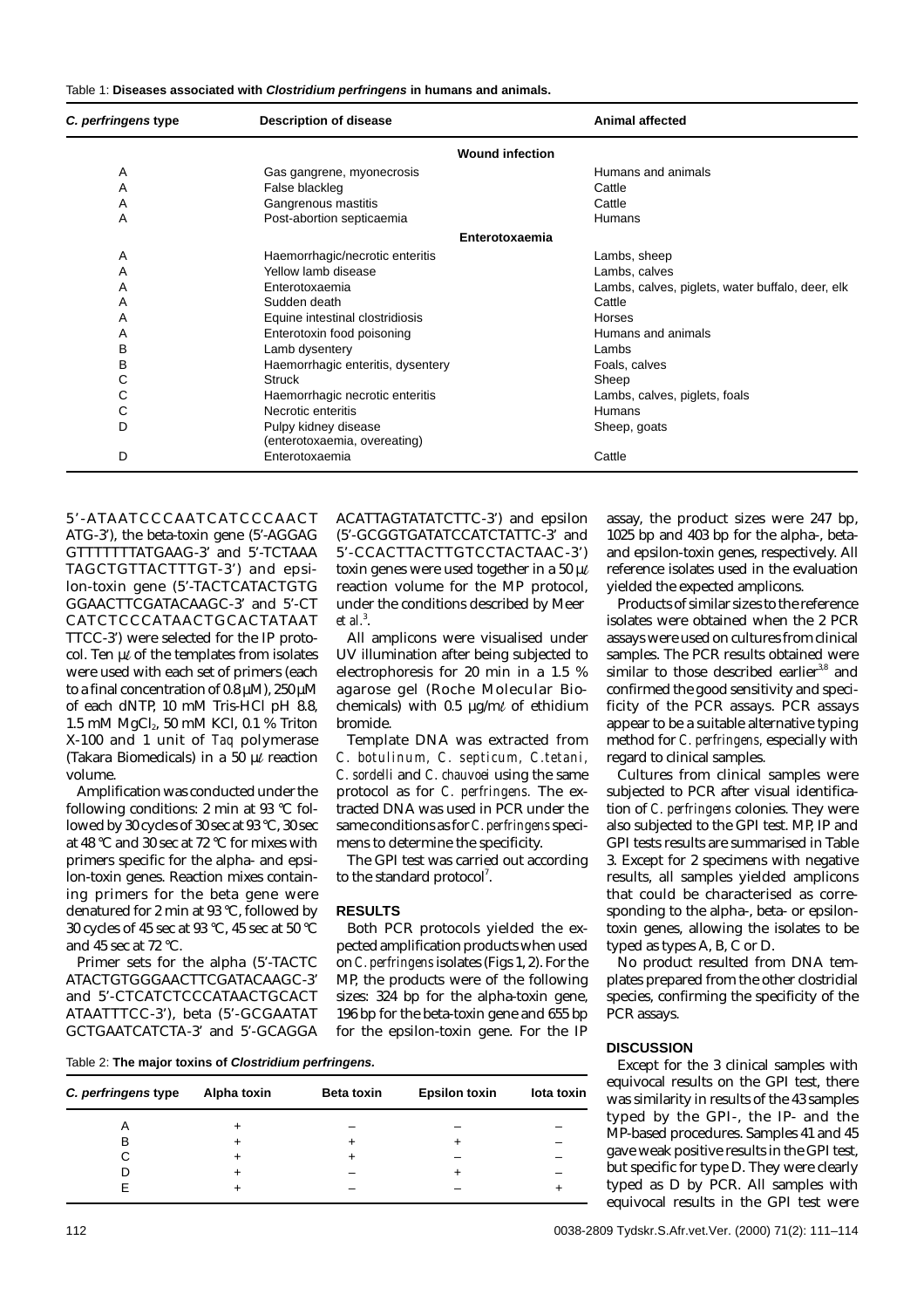

Fig. 1: **Agarose gel electrophoresis of the polymerase chain reaction** (PCR) **products (stained with ethidium bromide) obtained from the Clostridium perfringens multiplex PCR typing assay** (MP)**.** Lanes: **1**, molecular weight marker (φX174 DNA, Promega): 1353, 1078, 872, 603, 310, 281, 234, 194 and 118 bp; **2**, genotype Apositive forαtoxin gene; **3**, genotype B positive for α, β and ε toxin genes; **4**, genotype C positive for α and β toxin genes; **5**, genotype D positive for  $\alpha$  and  $\beta$  toxin genes; **6**, negative control (no template DNA).

unequivocally typed by PCR. Samples 39 and 40 were negative on both tests. They originated from cases clinically suspected to be associated with *C. perfringens* infection, but never confirmed.

With the GPI test, 5 of 46 clinical samples (10.8 %) either showed equivocal results or showed weak skin reactions in guinea-pigs used for typing. The 5 samples yielded clear results with the PCR assays. *In vivo* typing methods for *C. perfringens* are known to some degree to lack precision and usually require an experienced diagnostician. This condition has limited the diagnostic capability of many laboratories, so that the PCR seems a better alternative typing method.

Fig. 2: **Agarose gel electrophoresis of the polymerase chain reaction** (PCR) **products (stained with ethidium bromide) obtained from the Clostridium perfringens individual gene amplification PCR typing assay** (IP)**.** Lanes: **1**, molecular weight marker (100bp DNA ladder, Promega): 1500, 1000, 900, 800, 700, 600, 500, 400, 300, 200 bp; **2**, genotype A positive for theαtoxin gene; **3**, genotype Anegative for the β toxin gene; **4**, genotype A negative for the ε toxin gene; **6**, genotype B positive for α toxin gene; **7**, genotype B positive for β toxin gene; **8**, genotype B positive for ε toxin gene; **10**, genotype D positive for  $\alpha$  toxin gene; **11**, genotype D negative for β toxin gene; **12**, genotype D positive for ε toxin gene; **14**, genotype C positive forαtoxin gene; **15**, genotype C positive forβ toxin gene; **16**, genotype C negative for ε toxin gene; **18**, **19** and **20**, negative control (C. botulinum), negative for  $\alpha$ ,  $\beta$  and ε toxin genes respectively.

Table 3: **Comparison of Clostridium perfringens typing results using the multiplex PCR** (MP)**, the individual gene amplification PCRs** (IP) **and the guinea-pig intradermal test** (GPI) **on cultures from clinical specimens.**

| <b>Sample</b> | <b>MP-based typing</b> | IP-based typing | <b>GPI-based typing</b> |
|---------------|------------------------|-----------------|-------------------------|
| 1             | Α                      | Α               | Α                       |
| $\mathbf 2$   | Α                      | Α               | Α                       |
| 3             | Α                      | Α               | Α                       |
| 4             | Α                      | Α               | Α                       |
| 5             | A                      | A               | A                       |
| 6             | Α                      | Α               | Α                       |
| 7             | Α                      | Α               | Α                       |
| 8             | D                      | D               | D                       |
| 9             | D                      | D               | D                       |
| 10            | Α                      | Α               | Α                       |
| 11            | Α                      | Α               | Α                       |
| 12            | D                      | D               | D                       |
| 13            | Α                      | Α               | Α                       |
| 14            | Α                      | Α               | Α                       |
| 15            | A                      | A               | A                       |
| 16            | Α                      | Α               | Α                       |
| 17            | Α                      | Α               | Α                       |
| 18            | Α                      | A               | A                       |
| 19            | D                      | D               | D                       |
| 20            | D                      | D               | D                       |
| 21            | A                      | Α               | Α                       |
| 22            | Α                      | Α               | Α                       |
| 23            | Α                      | Α               | Α                       |
| 24            | Α                      | Α               | Α                       |
| 25            | A                      | A               | A                       |
| 26            | D                      | D               | Equivocal               |
| 27            | Α                      | Α               | Α                       |
| 28            | D                      | D               | D                       |
| 29            | Α                      | Α               | Α                       |
| 30            | Α                      | Α               | Α                       |
| 31            | Α                      | Α               | Α                       |
| 32            | A                      | A               | A                       |
| 33            | Α                      | Α               | Α                       |
| 34            | D                      | D               | D                       |
| 35            | D                      | D               | D                       |
| 36            | D                      | D               | D                       |
| 37            | B                      | B               | B                       |
| 38            | D                      | D               | D                       |
| 39            | Negative               | Negative        | Negative                |
| 40            | Negative               | Negative        | Negative                |
| 41            | D                      | D               | Weak D                  |
| 42            | Α                      | Α               | Α                       |
| 43            | A                      | Α               | Equivocal               |
| 44            | Α                      | Α               | Α                       |
| 45            | D                      | D               | Weak D                  |
| 46            | Α                      | Α               | Equivocal               |

#### 1 2 3 4 5 6 7 8 9 10 11 12 13 14 15 16 17 18 19 20